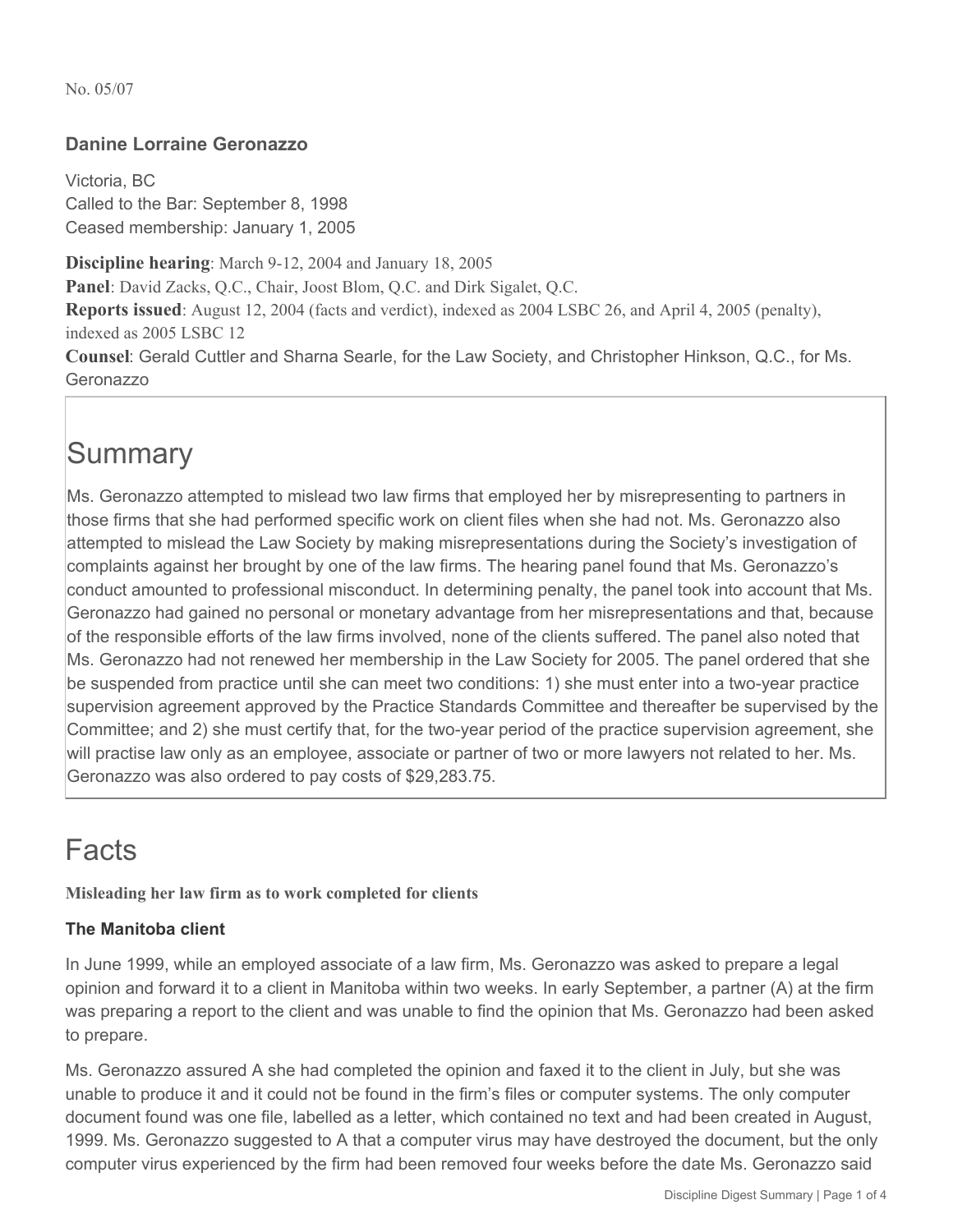she completed the opinion.

The law firm had no time entries from Ms. Geronazzo on this matter, no fax record of the opinion being sent to the client and no records of research done for the client at the time Ms. Geronazzo claimed she was working on the opinion.

The client advised the firm that it had not received the opinion.

The hearing panel concluded there was nothing in the firm's files to indicate Ms. Geronazzo had ever prepared the opinion, nor was there any credible explanation for the absence of the material from the firm files.

#### **Client X**

In October 1999, while an employee of the same law firm, Ms. Geronazzo advised another partner (B) that she had prepared a draft affidavit for client X and had faxed it to the client in April. She said she was having difficulty getting further information from a representative of the client. The law firm and the client reviewed their files, but were unable to find the draft affidavit; nor was it located on the firm's computer system.

The hearing panel found that Ms. Geronazzo had stated she had sent an affidavit to the client, but that she had not in fact done so.

#### **Client Y**

In November 1999, partner A was reviewing a file of client Y. The partner had asked Ms. Geronazzo to prepare submissions to the Workers' Compensation Board in April, but was unable to find a copy of the submissions or any correspondence from the WCB on the file.

A contacted the WCB and was informed that the submissions had not been received. When asked, Ms. Geronazzo told A that the submissions had been sent in September. She also told A that she had the submissions when she met with another client in November but did not have them now. In a subsequent memo, Ms. Geronazzo advised A that she suspected the other client had inadvertently picked up the submissions at a meeting. There was nothing in the law firm's files, computer systems or billing records to indicate Ms. Geronazzo had worked on the submissions or, if she did, that they had been sent to the WCB.

The panel found that the evidence overwhelmingly established that Ms. Geronazzo had not prepared the submissions and had attempted to mislead A on the matter.

#### **Misleading the Law Society**

In December 1999, the law firm in which Ms. Geronazzo worked as an associate terminated her employment.

The law firm complained to the Law Society about her conduct in these matters. When responding to the Law Society in relation to the investigation, Ms. Geronazzo attempted to mislead the Society by falsely representing that she had prepared and sent the various documents on behalf of clients when she had not.

#### **Misleading another law firm**

Ms. Geronazzo became an employed associate in another law firm in February 2000.

In November 2000, a partner (C) of the new firm asked Ms. Geronazzo to attend to the assessment of certain outstanding accounts and to obtain a certificate of judgment.

In January 2001, C asked for an update on the file. According to Ms. Geronazzo's notes in the file, she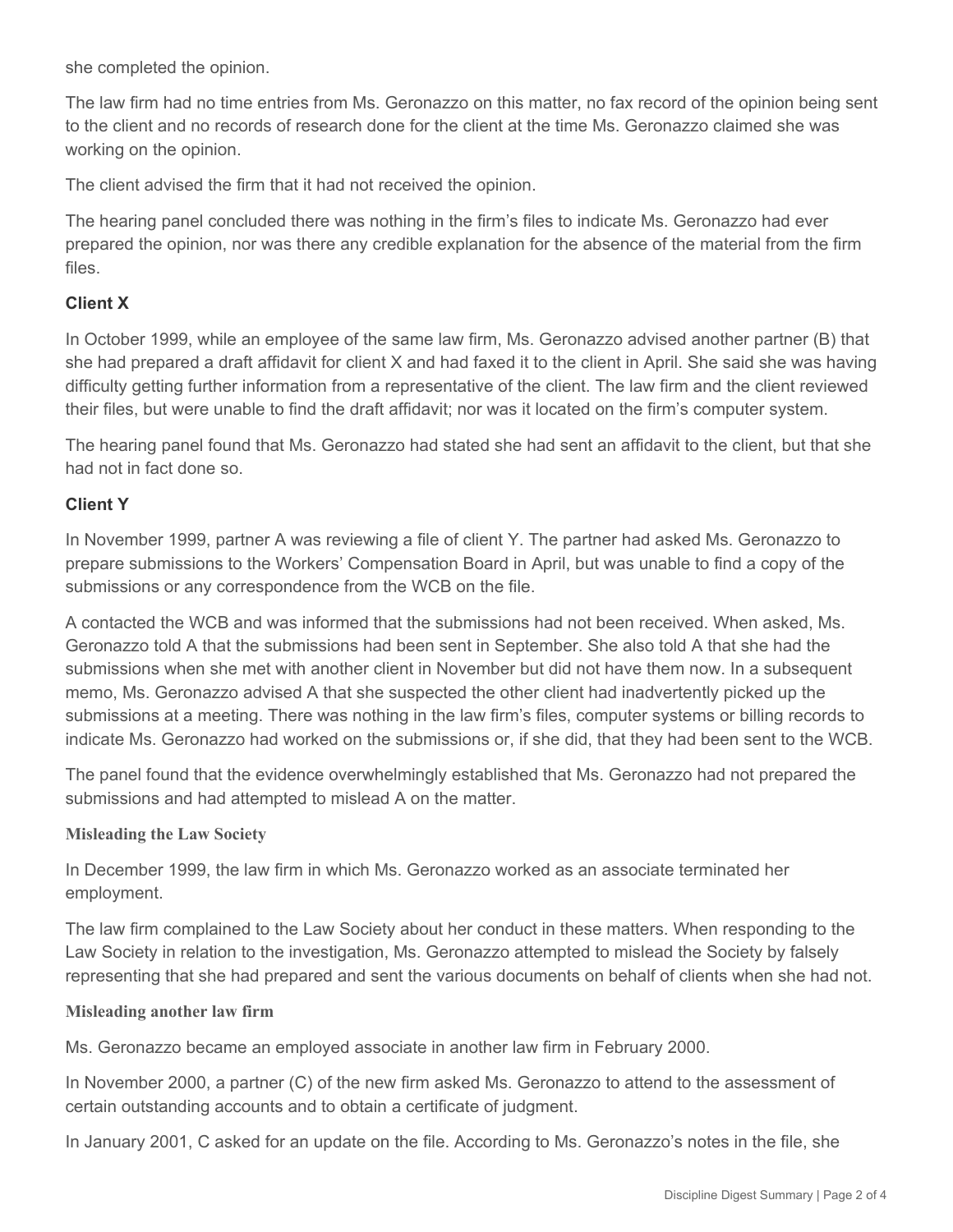advised him of a proposed payment plan. C had no recollection of the conversation.

After additional delays, Ms. Geronazzo asked C to agree to a repayment plan with the debtor. She testified before the hearing panel that she prepared an appointment for a taxation of the matter and had it filed, but when she attended the taxation she discovered the matter had not been scheduled because the necessary fees had not been paid.

C followed up by email with Ms. Geronazzo on multiple occasions between April and July, 2001 to receive an update. When he obtained the file in July, he saw there were no documents relating to an appointment. Ms. Geronazzo at first said these documents were in her office and later said she could not find them.

The only evidence in the new law firm's file of an appointment for a taxation was a draft document that had a court registry number unrelated to any file of the firm and which was created in July 2001. The panel found that there was no evidence to substantiate Ms. Geronazzo's contention that she had prepared and filed an appointment for taxation, that she had served the clients, that she had attended the taxation or that the taxation had been adjourned.

### Verdict

The hearing panel found that Ms. Geronazzo was guilty of professional misconduct in the following respects:

- attempting to mislead A, a partner in her law firm, by representing that she prepared and sent a legal opinion as requested by a client when she knew this to be untrue;
- attempting to mislead partner B in the firm by asserting that she had prepared an affidavit when she knew she had not done so;
- attempting to mislead A by representing that submissions had been sent to the WCB when she knew this to be untrue;
- attempting to mislead the Law Society in its investigation of complaints relating to these matters; and
- attempting to mislead C by representing that she had filed an appointment to tax the firm's accounts when she knew this was untrue.

On two other related issues, the hearing panel found the Law Society had not met the onus of proving Ms. Geronazzo attempted to mislead the Law Society or her law firm.

# **Penalty**

The hearing panel noted that it had found significant misconduct on the part of Ms. Geronazzo that would result in a suspension or disbarment. In assessing penalty, the panel considered that the misrepresentations were, in relative terms, not serious in that Ms. Geronazzo gained no personal or monetary advantage and, through the responsible efforts of her employer law firms, no client suffered. Her misrepresentations, however, allowed her to gain some time and to avoid responsibility for her inaction.

The hearing panel said these considerations suggested a penalty toward the lower end of the scale, even though Ms. Geronazzo maintained she had been telling the truth and that the hearing panel was mistaken in its conclusions. The panel also noted that Ms. Geronazzo had not renewed her membership in the Law Society for 2005.